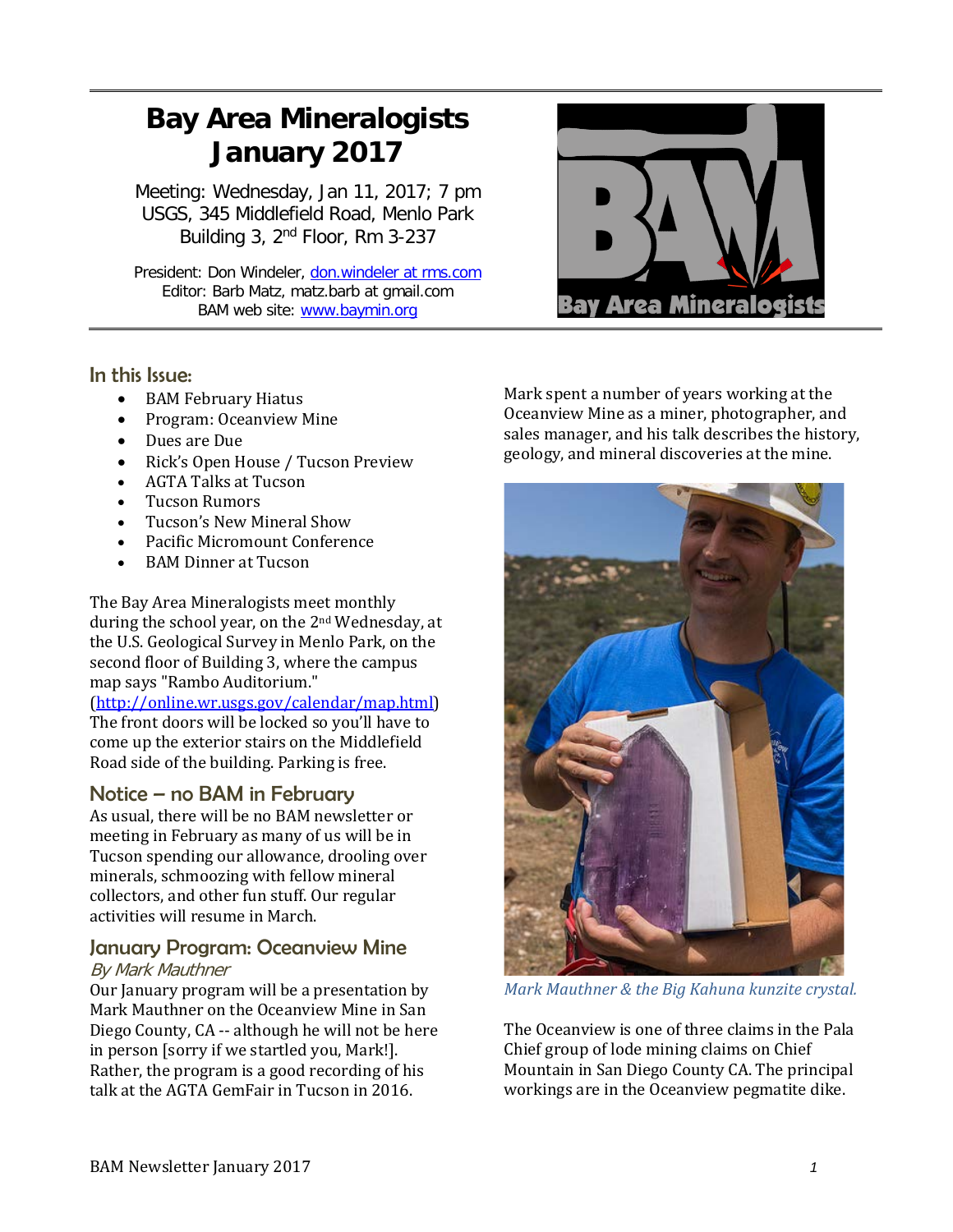The mine was first claimed in 1907 but not patented and stayed in the public domain for 63 years. It was next claimed in 1970 and patented in 1979. Minerals produced from the mine since then include quartz (much of optical clarity), feldspar crystals, well-formed large morganite specimens, and most recently several zones producing abundant and spectacular kunzite crystals. (Sources: [www.oceanviewmine.com](http://www.oceanviewmine.com/) an[d www.mindat.org\)](http://www.mindat.org/)



*Eager rockhounds at the fee dig in Nov 2013.*

The Oceanview Mine has for years operated a fee dig where visitors can sift through mine tailings. During the years of kunzite zone production, many good crystals were collected from the tailings, along with quartz, tourmaline, and occasionally morganite.

## Show & Tell

We'd like to see any Oceanview specimens you may care to show off. In addition, Don Windeler says he will bring his newly assembled collection of thumbnail size copper specimens – between 200 and 250 of them!

## Dues, Dues, Dues!

Time again to scrape together \$5 for your BAM renewal. Dan Carlson will be at the January meeting to collect your money for another year!

## Open House / Tucson Preview

Rick Kennedy will be holding his annual Open House / Tucson Preview on **Sunday, January 15th** from 10 a.m. until 6-ish, at 5360 Colony Park Circle in San Jose. (If you get lost, Rick's cell phone number is 408-529-9690.)

He'll have all of the new Jackson's Crossroads and California Blue material as well as new Hallelujah and other good stuff! In addition, anything from the Clay Williams collection, which debuted at last year's open house, will be **half off!**

# AGTA Talks in Tucson

If you're in Tucson in early February and looking for a change of pace, the AGTA GemFair will take place in the Convention Center from Jan 30 to Feb 4. This event includes several seminars held in the meeting rooms in the north wing of the facility. While the talks mostly relate to gems and jewelry, particularly valuation and marketing, there will also be several on topics nearer and dearer to most of us: mines and gem minerals. You do not need to pay admission or enter the AGTA show floor to sit in on the talks. A schedule is provided on their web site:

#### [http://www.agta.org/tradeshows/gft-](http://www.agta.org/tradeshows/gft-seminars.html)

[seminars.html.](http://www.agta.org/tradeshows/gft-seminars.html) Talks of potential interest in 2017 include Rediscovering the Chivor Emerald Mine, and Pegmatites as Sources of Colored Gemstones.

The Oceanview talk that is our program this month comes from a collection of all of the 2016 AGTA talks; others we may want to view in the future are: The History of Tsavorite & the Scorpion Mine, Update on Aappaluttoq Ruby Mine in Greenland, Canadian Natural Fancy Colored Diamonds (Ekati, Diavik, and Victor Mines), Brazilian Paraiba Tourmaline & Bahia Rutilated Quartz (Batalha Mine history).

## Tucson Rumors 2017

First and foremost – the dirt (free) parking lot at Tucson City Center Hotel (aka InnSuites) belongs to someone else who is now planning to develop it, so that area may be (or will be) off limits this year. Thus the related rumor that there will be a shuttle provided by the show from an off-site parking area, presumably somewhere nearby. I've also heard that there will be fewer or no tents east of the buildings, possibly freeing up some parking spaces there.

Photos of the hotel recently posted on facebook show a new wall constructed right through the lawn area where there has previously been a